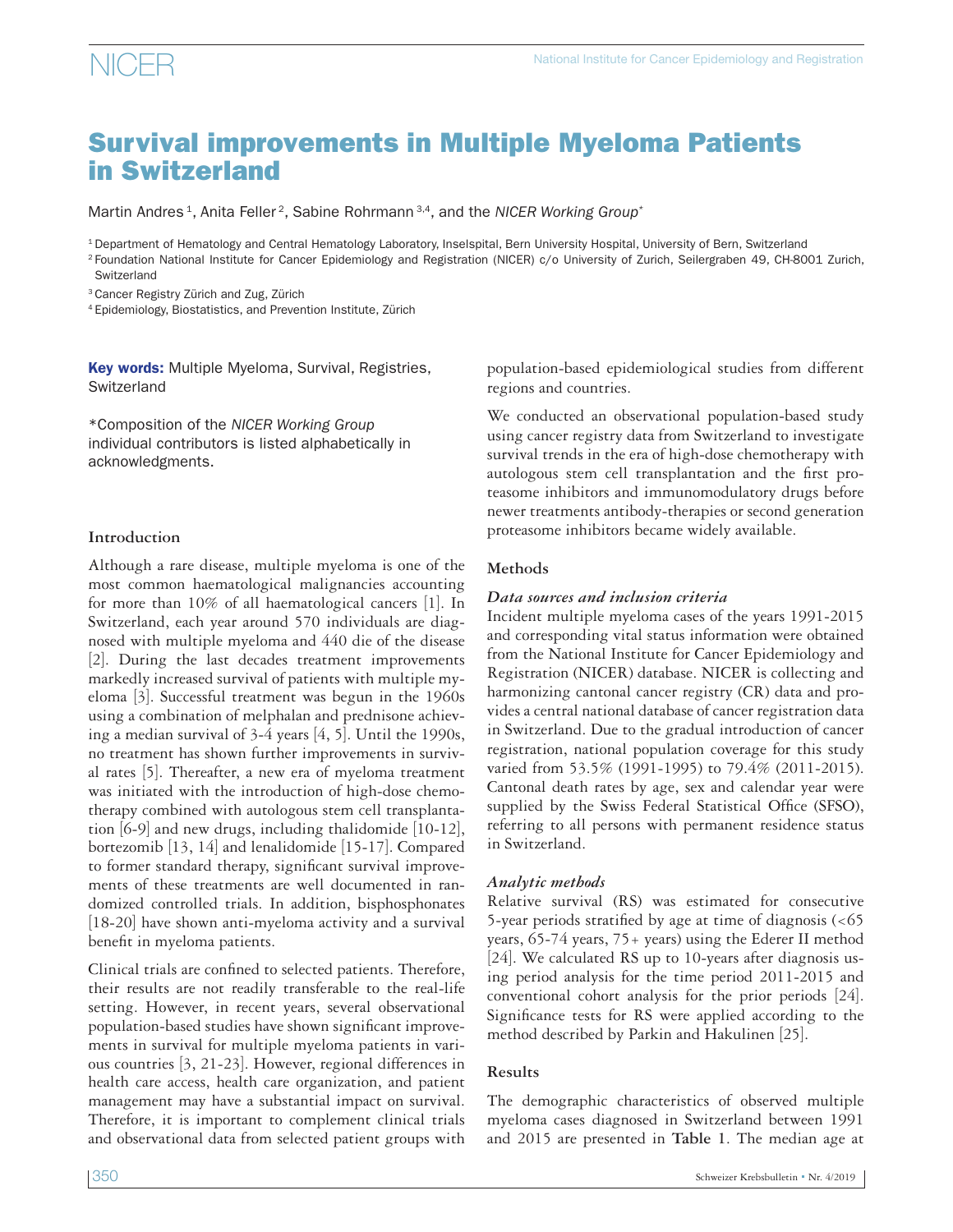diagnosis remained stable throughout the observed time period with 70 years in males and 73 years in females. At time of diagnosis, around 30% each were diagnosed below the age of 65 years and between 65-74 years. The propor-

| Tab. 1. Patient characteristics of multiple myeloma cases |  |
|-----------------------------------------------------------|--|
| reported to Swiss cancer registries, 1991-2015.           |  |

|                    | N     | %      |
|--------------------|-------|--------|
| <b>Overall</b>     | 7,583 | 100.0% |
| <b>Sex</b>         |       |        |
| Males              | 4,072 | 53.7%  |
| Females            | 3,511 | 46.3%  |
| Age                |       |        |
| $<$ 65 years       | 2,264 | 29.9%  |
| 65-74 years        | 2,295 | 30.3%  |
| >75 years          | 3,024 | 39.9%  |
| <b>Time period</b> |       |        |
| 1991-1995          | 1,074 | 14.2%  |
| 1996-2000          | 1,257 | 16.6%  |
| 2001-2005          | 1,329 | 17.5%  |
| 2006-2010          | 1,713 | 22.6%  |
| 2011-2015          | 2,210 | 29.1%  |

Population covered by cancer registration: 53.4% in 1991-1995, 57.8% in 1996- 2000, 58.1% in 2001-2005, 63.5% in 2006-2010 and 79.4% in 2011-2015.

Fig. 1. Age-specific relative survival curves of multiple myeloma patients, 1991-1995 and 2011-2015.

tion of patients aged 85 and older remained stable with around 9% across all time periods (data not shown).

The survival curves showed an age-gradient with improved RS in younger patients (**Fig. 1**). In patients diagnosed below age 65 years, 5-year RS improved from 46.4% (95%CI 40.5-52.0) in 1991-1995 to 71.4% (95% 67.0- 75.3; p<0.001) in 2011-2015 (**Fig. 1-2**). In patients diagnosed between age 65-74 years, 5-year RS increased from 31.7 (95%CI 37.3-25.7) to 53.2% (95%CI 48.4-57.8; p<0.001) and from 21.9 (95%CI 16.8-27.6) to 29.4% (95%CI 25.3-33.7; <p<0.05) in patients 75+ years old. Ten years after diagnosis, only patients diagnosed before age 65 years and patients diagnosed between age 65-74 years showed significant improvements in RS with 24.6% (95%CI 19.6-30.0) and 15.7 (95%CI 11.3-21.0) in 1991- 1995 and 45.0% (95%CI 39.7-50.3; p<0.01) and 26.9 (95%CI 39.7-50.3) in 2011-2015 (p<0.05), respectively (**Fig. 1**).

### **Discussion**

In Switzerland, relative survival of myeloma patients improved between 1991 and 2015. This improvement, however, was strongest among patients less than 65 years old, which has also been observed in previous studies [22, 23, 26].

Autologous stem cell transplantation was mainly used for patients less than 65 years of age, especially in the earlier time periods, and very rarely for patients older than

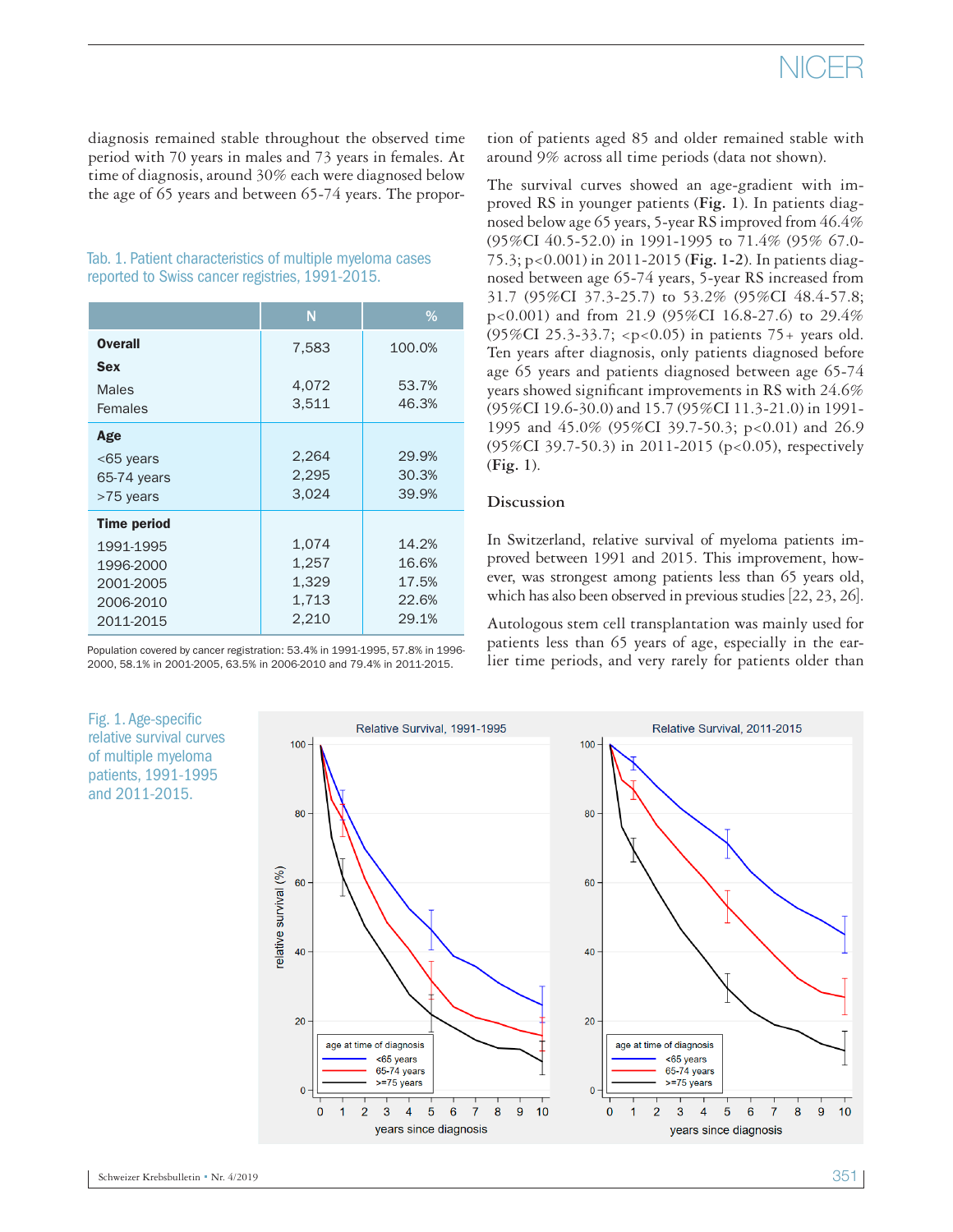# NICER





75 years. Hence, the steep increase in survival benefit of the younger age group might be attributed to induction treatment, high-dose chemotherapy with autologous stem cell transplantation and the new drugs, while the flatter gains observed in the older as wells as in the mid age group might be more related to the new drugs. In Switzerland, high-dose chemotherapy with autologous stem cell transplantation has increasingly been used since the 1990s for younger patients [27-34], but less frequently for patients aged  $65+$  years old  $[31, 33, 34]$ . The introduction of therapies over the last two decades might explain the development of survival rates over time. Zolendronic acid was approved in 2001, bortezomib for second-line treatment in 2005 and lenalidomide for second-line treatment in 2007 [35]. Thalidomide has never been approved officially, but was available through a named patient program. Notably, lenalidomide was not approved or reimbursed for first-line treatment or in combination with bortezomib nor for maintenance treatment after autologous transplantation during the whole period under observation, whereas off-label use in individual cases was possible. Newer agents were only approved in 2014 or later: pomalidomide (2014), carfilzomib (2015), panobinostat (2015), elotuzumab (2016), daratumumab (2016) and ixazomib (2017) [35]. However, early access of these drugs, especially pomalidomide and carfilzomib, within clinical trials or on individual basis in named patient programs might have been possible.

### *Implication on health care*

Firstly, survival curves in our study did not reach a plateau, indicating the need for continuous surveillance and potentially treatment even of long-term survivors. Secondly, even among younger patients, one out of four died from myeloma within 3 years after diagnosis. Hence, despite the introduction of new drugs with remarkable results in clinical trials in the relapsed setting and an improvement of survival rates, there is still a need for improvement in first-line treatment with long-lasting deep response and excellent tolerability in the real-life setting. Thirdly, given that improvements for the middle age group and the elderly still lag behind the younger patients there is an unmet need for effective treatment strategies in these age groups.

### *Strengths and limitations*

Our study covers a period of 25 years. Although cancer registration in Switzerland is organized on a cantonal level and not all cancer registries have covered the entire study period, a recent evaluation demonstrated high completeness across all registries and for most cancer types including multiple myeloma [36].

### **Conclusion**

There is a trend to improved relative survival in all age groups, which is most pronounced in patients younger than 75 years. The gradient of longer relative survival from younger to older myeloma patients that has intensified over time.

### **Acknowledgements**

Members of the NICER Working Group for these analyses included: Aargau – M. Adam and I. Curjuric, Basel – K. Staehelin, Bern – A.Perren, Fribourg – Y. Bergeron, Geneva – C. Bouchardy, Glarus and Graubünden – M. Mousavi, Central Switzerland – J. Diebold, Neuchâtel and Jura – J.L. Bulliard and M. Maspoli, East Switzerland – M. Mousavi, Ticino – A. Bordoni, Valais – I.Konzelmann, Vaud – J.L. Bulliard and R. Blanc‐Moya, Zürich and Zug – S. Rohrmann.

### **References**

- 1. Kyle RA, Rajkumar SV. Multiple myeloma. Blood 111: 2962- 2972, 2008.
- 2. Statistics National Institute for Cancer Epidemiology and Registration (NICER) [Internet]. [accessed 09/09/2019]. Available from: https://www.nicer.org/en/statistics-atlas/.
- 3. Kumar SK, Rajkumar SV, Dispenzieri A, et al. Improved survival in multiple myeloma and the impact of novel therapies. Blood 111: 2516-2520, 2008.
- 4. Podar K, Tai YT, Hideshima T, et al. Emerging therapies for multiple myeloma. Expert Opin Emerg Drugs 14: 99-127, 2009.
- 5. Kyle RA, Steensma DP. History of Multiple Myeloma. In: Moehler T, Goldschmidt H, editors. Multiple Myeloma. Berlin, Heidelberg: Springer Berlin Heidelberg; 2011. p. 3-23.
- 6. Barlogie B, Smith L, Alexanian R. Effective treatment of advanced multiple myeloma refractory to alkylating agents. N Engl J Med 310: 1353-1356, 1984.